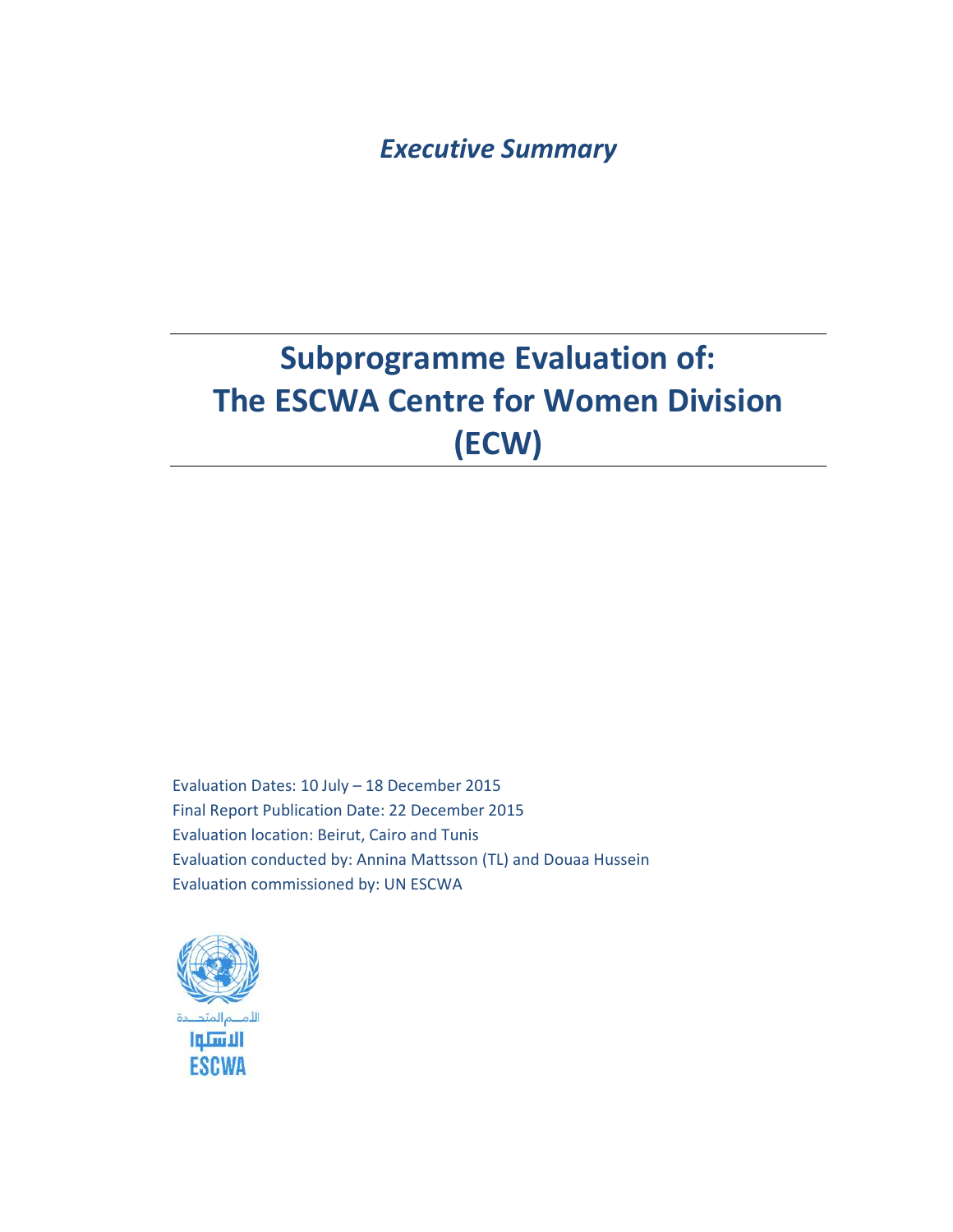## Executive Summary

This is the final report of the Sub-Programme evaluation of the Economic and Social Commission for Western Asia (ESCWA) Centre for Women (ECW), commissioned by ESCWA to a team of international evaluators. The evaluation covers the work of the Strategic Frameworks 2012-2013 & 2014-2015. The evaluation takes place in compliance with ESCWA's Evaluation Policy, and as such has an accountability element. However, the primary purpose of this evaluation is lesson learning in order to help identify the strengths of ECW and what has worked well and why, and where the main challenges have occurred. The evaluation focuses on ECW's substantive work and organizational structure, and has a forward-looking dimension to it.

The findings are based on an in-depth document study, key informant interviews over the phone (with over 20 respondents), three evaluation visits to Beirut for face-to-face meetings with relevant stakeholders, along with participation in three events carried out by ECW in Egypt, Tunisia and Lebanon. Methods of analysis included Theory of Change<sup>1</sup>, contribution analysis and the use of evaluation questions. Based on the objectives of the evaluations, as stated by the Terms of Reference, three key evaluation criteria were chosen to structure the analysis. These are Relevance, Effectiveness and Impact.

The key findings were presented to the ECW team in Beirut on 11 December 2015 and a workshop was held to jointly reflect on recommendations. The report has incorporated comments by both ECW and the Strategy, Evaluation and Partnership Section (StEPS). This final evaluation report has been assessed by an external evaluation expert using sections 4.4, 5 and 6 of the ALNAP Quality Proforma, which can be found in the following link http://www.alnap.org/node/5685.aspx

## Key Findings

 $\overline{a}$ 

ECW has completed its Programme of Work successfully within a context of rapid unexpected political developments in the region. Nevertheless, the human resources and management of ECW have undergone significant changes, creating a temporary state of instability in the Division, which in turn affected the workflow, timeline of implementation, effectiveness of output delivery and coherence of the overall approach. The evaluation's key findings are:

<sup>&</sup>lt;sup>1</sup> A Theory of Change is a specific and measurable description of any initiative aiming to create behavioral change that forms the basis for strategic planning, on-going decision-making and evaluation. Using a Theory of Change approach for evaluation involves testing the assumptions inherent between each step of the theory of change and assessing how likely it is that one step will lead to another. This contribution analysis helps to confirm or revise the theory of change and will provide evidence and a line of reasoning from which a plausible conclusion can be drawn that, within some level of confidence, the project has made an important contribution to the documented results. (http://www.theoryofchange.org/what-is-theory-of-change/)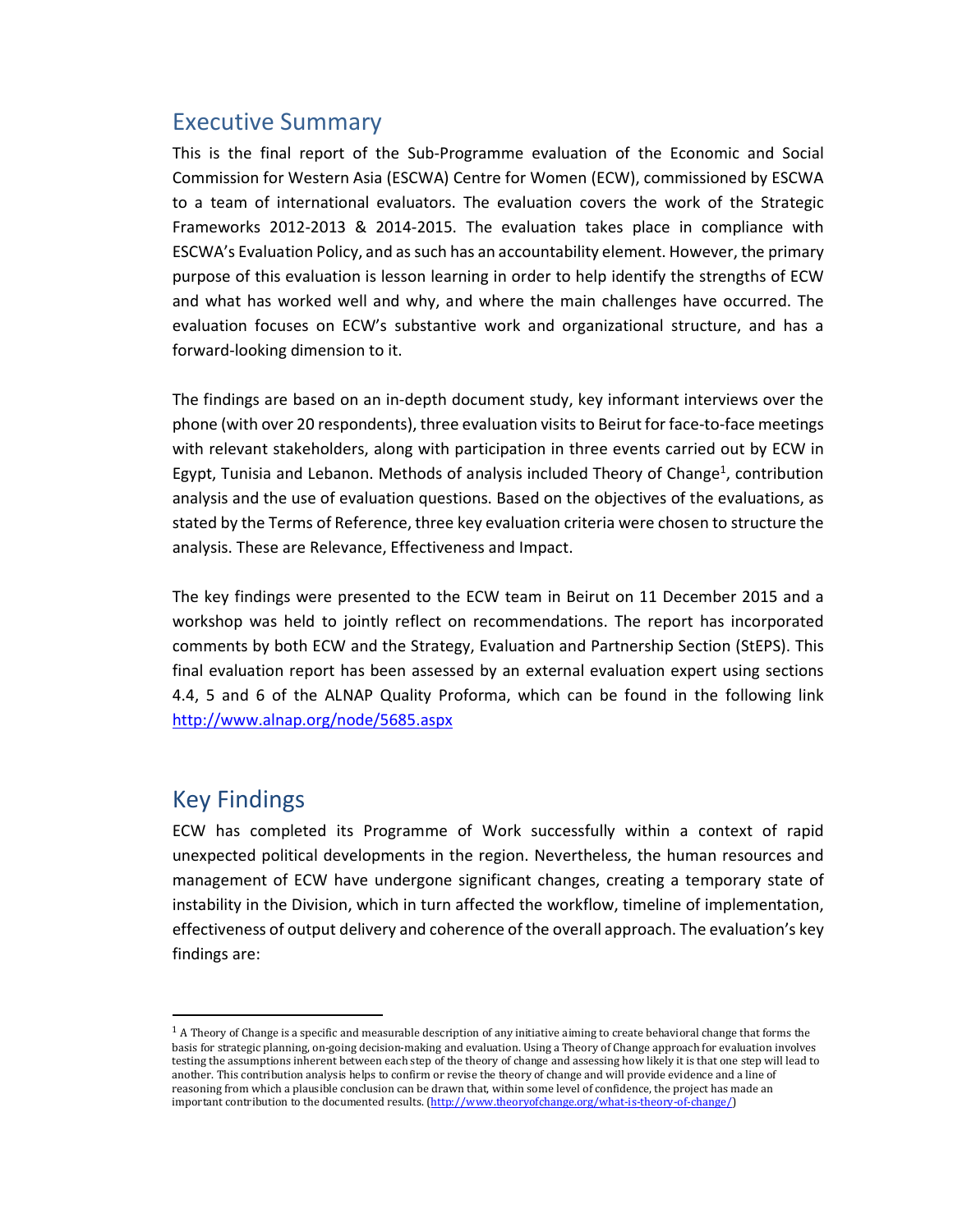- ❖ One of ECW's core strengths is its ability to act as a regional platform of knowledge, one that not only focuses on the status of women and gender equality in member States, but also extends to updated information on gender in all Arab states.
- ❖ Through a range of multi-faceted normative, technical and consultative activities, ECW has built a relevant and effective body of knowledge in the area of violence against women, which if sustained, promises to achieve sustainable impact with regards to protection against, and prevention of violence against women in the region.
- ❖ Technical advisory services are a substantive contribution to the development of national women's machineries, and viewed as a niche area to rely on. However, as these services are demand-driven, most are stand-alone activities not linked to the long-term impact of national women's machineries or to the Strategic Frameworks of ECW, which limits their accumulative impact.
- $♦$  ECW has a wide range of partners that have contributed to the development of a gender agenda in the region. However, an assessment of partnership models revealed that greater strategic management of partnerships will ensure more effective outcomes.
- ❖ Engagement of civil society organizations (CSOs) would benefit from a more strategic and coherent approach. Although engaging with CSOs was a performance indicator for the 2014-2015 biennium, work with CSOs was limited in scope.
- ❖ The limited dissemination of ECW outputs and studies restricts ECW's outreach, knowledge generation and visibility in the region.
- ❖ ECW is contributing to the engendering role within ESCWA. ECW contributes to engendering ESCWA's substantive work through its participation in ESCWA's Publications and Project Committees, and through collaboration with other Divisions. This is complemented by organization wide efforts on the UN-SWAP on gender equality and the empowerment of women. Such work, which represents a substantial amount, is not captured in ECW's planning or reporting.
- ❖ The follow-up and monitoring of outputs is limited to whether activities are completed, incomplete or in progress. Capturing levels of added value, outcomes of outputs and impact is therefore challenging, as the monitoring system is not designed to capture qualitative results, and the different levels of required reporting do not allow for such a level of analysis.
- ❖ Human resources management in ECW would benefit from a more consistent approach to workload balance, based on a strategy of mentoring, feedback, engagement and contribution. Such an approach could help enhance ownership, the development of staff expertise, and efficient time management.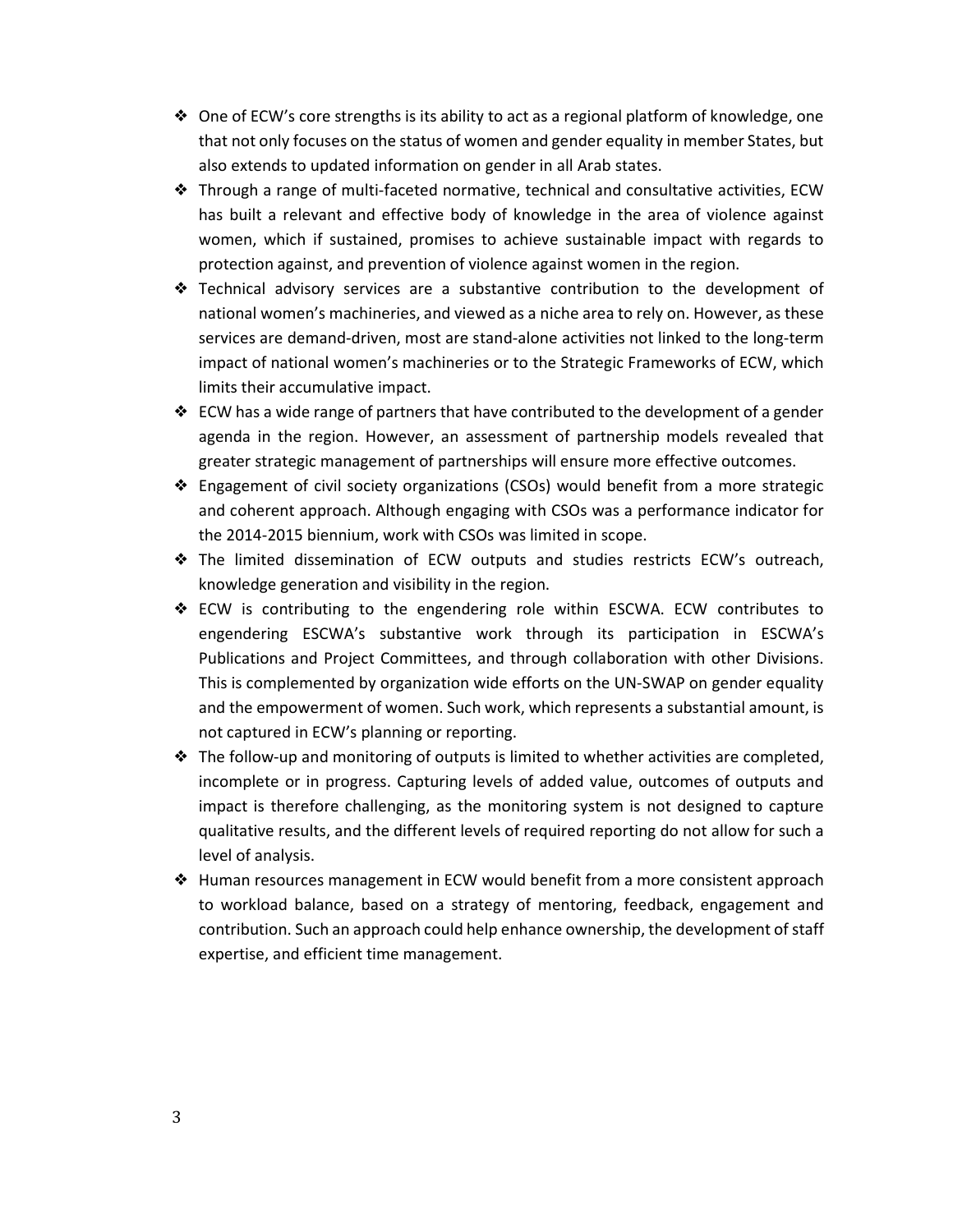### Key Recommendations

#### **The key recommendations for ECW are:**

- ❖ To increase effect, and for ECW to have clear-cut long-term impact in the region, partnerships and collaborative relationships should be more strategic and institutional. Building on the wide range of organisations that ECW has approached, cooperated and partnered with in the past, ECW must develop a clear and strategic partnership strategy, mapping women- and gender equality-related academia, NGOs and UN agencies that serve the ESCWA region to ensure long-term engagement and partnerships, efficient resource mobilisation (including human resources), and potential thematic synergies.
- ❖ For the purpose of effective outreach and expanded knowledge sharing, it is recommended to design a Division-specific dissemination plan, to be interlinked with partnerships and stakeholders and the whole planning process of ECW. This should include extending to potential networks available in the region, such as the UN-Women gender network and UNFPA's gender hub, in addition to academic and civil society channels.
- ❖ To ensure effective engagement with CSOs, there is a need to build an internal policy/strategy for ECW, based on an actual mapping of CSOs in the region, to identify mutual areas of expertise and contribution, along with creating a mechanism for their regular engagement.
- ❖ ECW should develop a strategy for capacity-building and advisory services linked to its Expected Accomplishments and outputs, in order to bring more coherence to the overall Programme of Work.
- ❖ ECW should review its in-house monitoring systems for capturing added value, qualitative outcomes and in general to assess progress. This should include regular reviews, documentation and reporting against all outputs. A follow-up mechanism should be associated with the monitoring system, in order to track not only the possible utilisation of outputs and changes due to technical advisory services, but also consultants' contractual commitments and deliverables.
- ❖ Given that the nature of gender equality and mainstreaming is such that it does not yield immediate results, and in order to effectively capture qualitative and quantitative results, there is a need to design an internal monitoring system that ensures the documentation of the direct or indirect contribution of ECW to the development of national women's machineries and other partners, as well as to the promotion of gender equality in the region. The internal monitoring system could also ensure monitoring beyond the duration of the funding agreement.
- ❖ Given the mandate of ECW to engender the work of the ESCWA Divisions and lead the UN SWAP, ECW needs to reconsider an integrated approach to its mandate to ensure accountability and coherence to gender equality at the level of ESCWA and ECW work in the region. This would include ensuring that the gender marker created